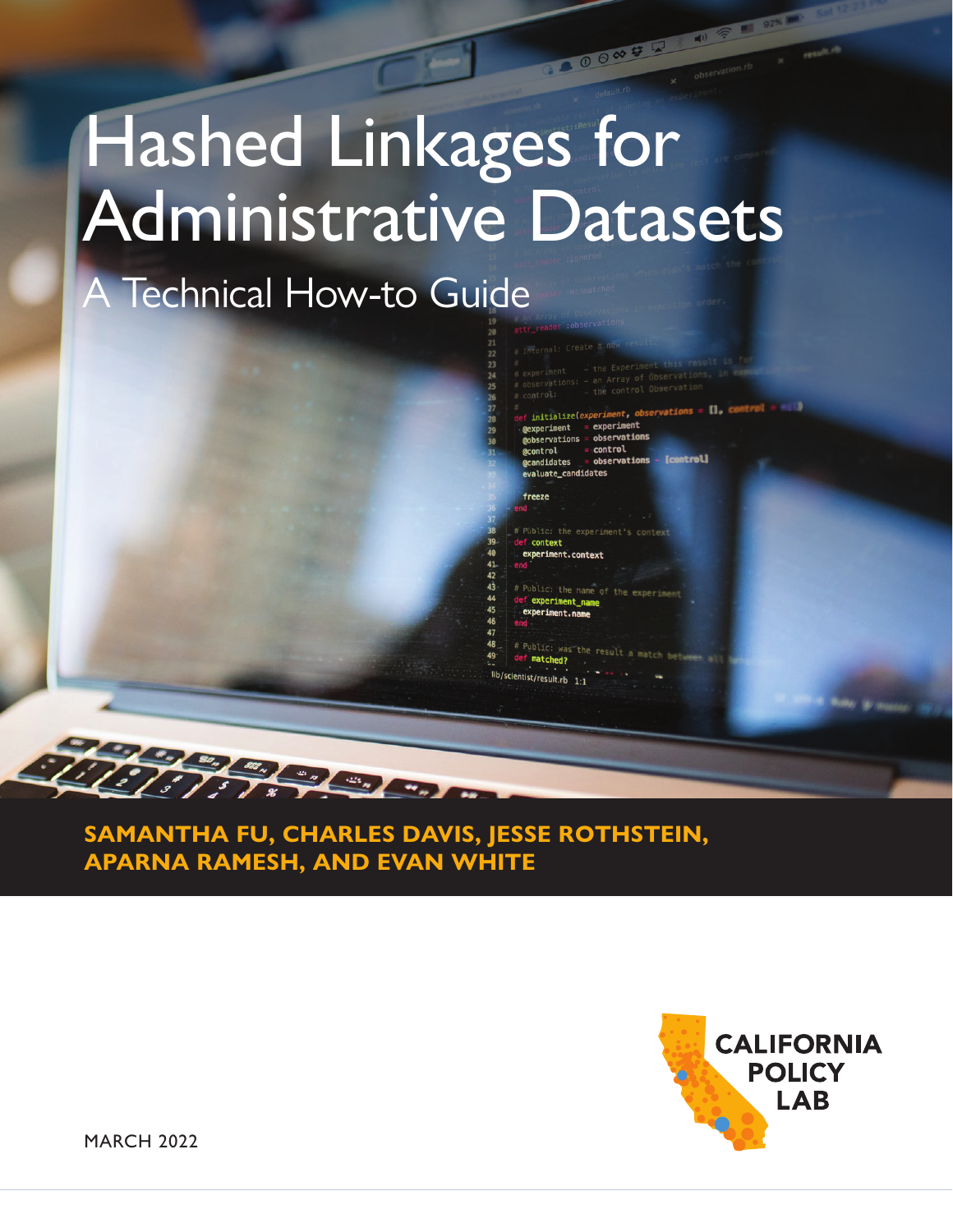# Introduction

Linking data together can be a powerful way for governments and researchers alike to tackle vexing public policy research problems. However, for researchers, finding ways to link data directly between two departments can often be more challenging than even obtaining the data in the first place. Even when a researcher develops the necessary relationships and trust with multiple government agencies, traditional linking requires each agency to share identified data, sometimes resulting in privacy and security concerns, and also requires the agencies to work together in ways that are not always easy to accomplish. We discuss these issues at greater length in another [report](https://www.capolicylab.org/connecting-families-to-benefits-using-linked-data-a-toolkit/) that covers the logistical, statutory, and technological considerations for implementing privacy-preserving linkages. This how-to guide focuses on the linkage process itself, and aims to serve as a technical handbook for parties interested in linking datasets that have been de-identified using cryptographic hashing methods.

We begin with a brief discussion of privacy-preserving linkage, before moving on to each of the essential steps in the hashed linkage process. We expect that this guide will be most useful to the data analysts or researchers performing the linkage (hereafter referred to as the "linkage team"), whether they are affiliated with the agencies whose data are being hashed (hereafter referred to as the "data contributors") or a third-party organization. Some sections may also be of use to data contributors, regardless of whether they are performing the linkage or not. The table below outlines the sections most applicable to the different parties involved.

| <b>STEP</b>                                | <b>RESPONSIBLE PARTY</b>           |  |
|--------------------------------------------|------------------------------------|--|
| 1. Compiling data requests                 | Linkage team                       |  |
| 2. Picking a "salt"                        | Data contributors                  |  |
| 3. Hashing PII                             | Linkage team and data contributors |  |
| 4. Transferring data                       | Data contributors                  |  |
| 5. Linking datasets                        | Linkage team                       |  |
| 6. Evaluating and refining linkage quality | Linkage team                       |  |
| 7. Using linked administrative data        | Linkage team                       |  |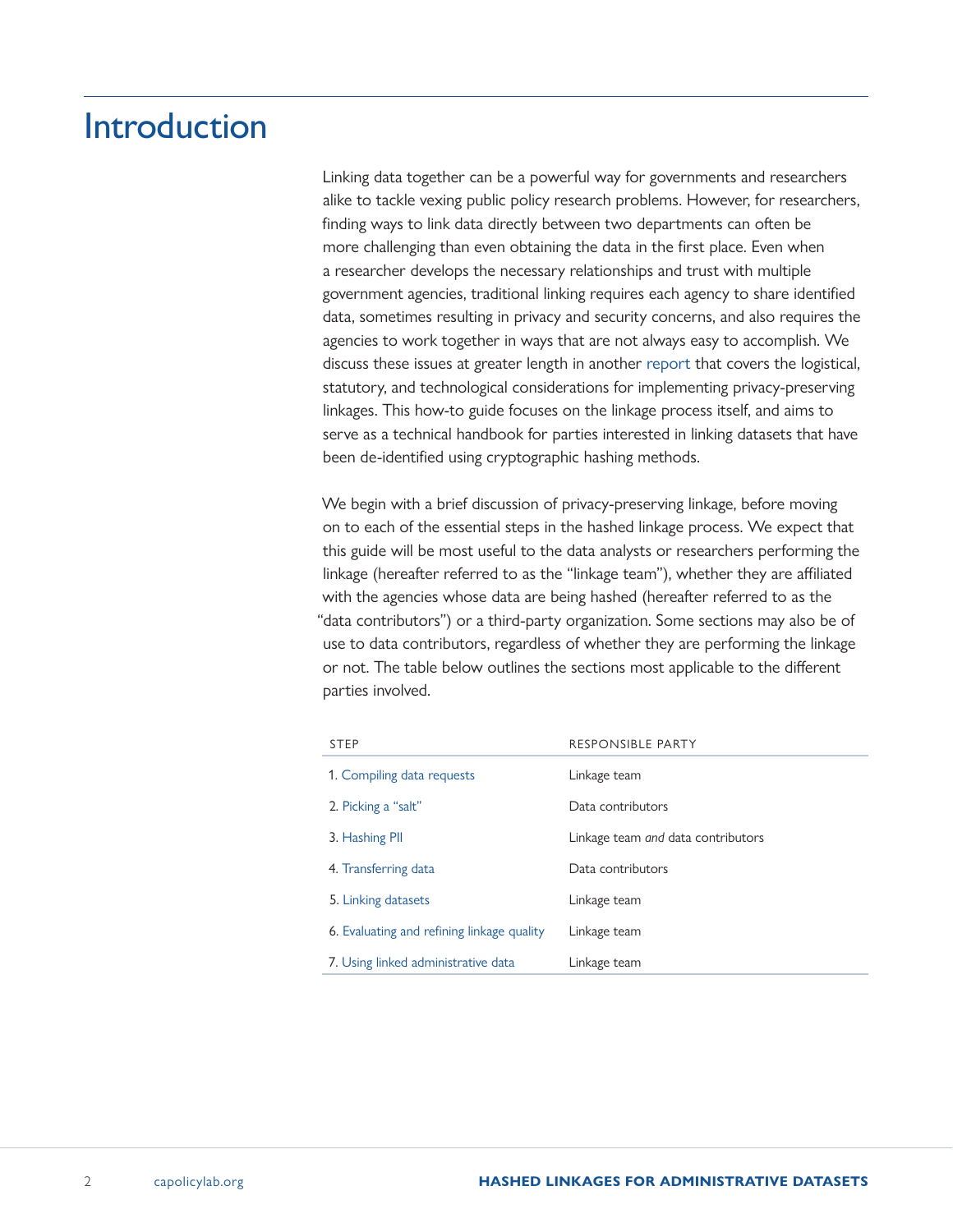#### **What is privacy-preserving linkage?**

A privacy-preserving linkage method is one that does not require the transfer of personally identifiable information (PII) such as names and Social Security numbers. Privacy-preserving linkage methods generally rely on masked or otherwise obfuscated PII, and thus do not require the exchange of sensitive information between data contributors. There are a number of possible ways to achieve this, but this guide focuses on the use of cryptographic hashing, arguably one of the more straightforward methods.<sup>1</sup>

Using this method, data contributors encrypt PII fields using a hash function, which converts a piece of data of any length into a hexadecimal string of a fixed length (e.g., 64 characters). This transformation cannot be reversed — there is no decryption key that allows outputs to be converted back to inputs. It would be possible to determine which outputs correspond to which inputs by repeating the hashing process if one knew the hashing algorithm used and had (or could guess) original inputs. For this reason, data security is strengthened by adding a string of characters known as a "salt" to each PII field prior to hashing. This "salt" is agreed on between the data contributors, and does not need to be provided to the party conducting the linkage, thereby ensuring that third parties will never be able to determine which rows of data correspond to which individuals.

To link hashed PII across datasets, the inputs to the hashing function must be exactly the same and data contributors must perform the hashing in the exact same manner. While the latter can be ensured by providing hashing code to each contributor, the former cannot be guaranteed, due to differences in data collection, errors in entry, and so forth. We discuss strategies to minimize differences across datasets below. Despite best efforts, however, some inputs may still differ, and the resulting hashed outputs will also differ. For instance, the hashed results of "Jonathon" and "Jonathan" will bear no resemblance to one another. This prevents researchers from using string-comparison measures such as those introduced by [Jaro \(1989\)](https://www.jstor.org/stable/2289924?seq=1) and [Winkler \(1990\)](https://eric.ed.gov/?id=ED325505), which are common when performing linkages that use unhashed PII. Another limitation of privacypreserving linkage methods is that researchers without access to underlying PII are not able to fully validate the accuracy of matches. This is true of many other linkage methods without a source of "ground truth." This guide will discuss options for partially mitigating both these issues.

<sup>1</sup> For a review of privacy-preserving linkage more generally, users may refer to [Vatsalan et al. \(2017\)](https://link-springer-com.libproxy.berkeley.edu/chapter/10.1007/978-3-319-49340-4_25#citeas).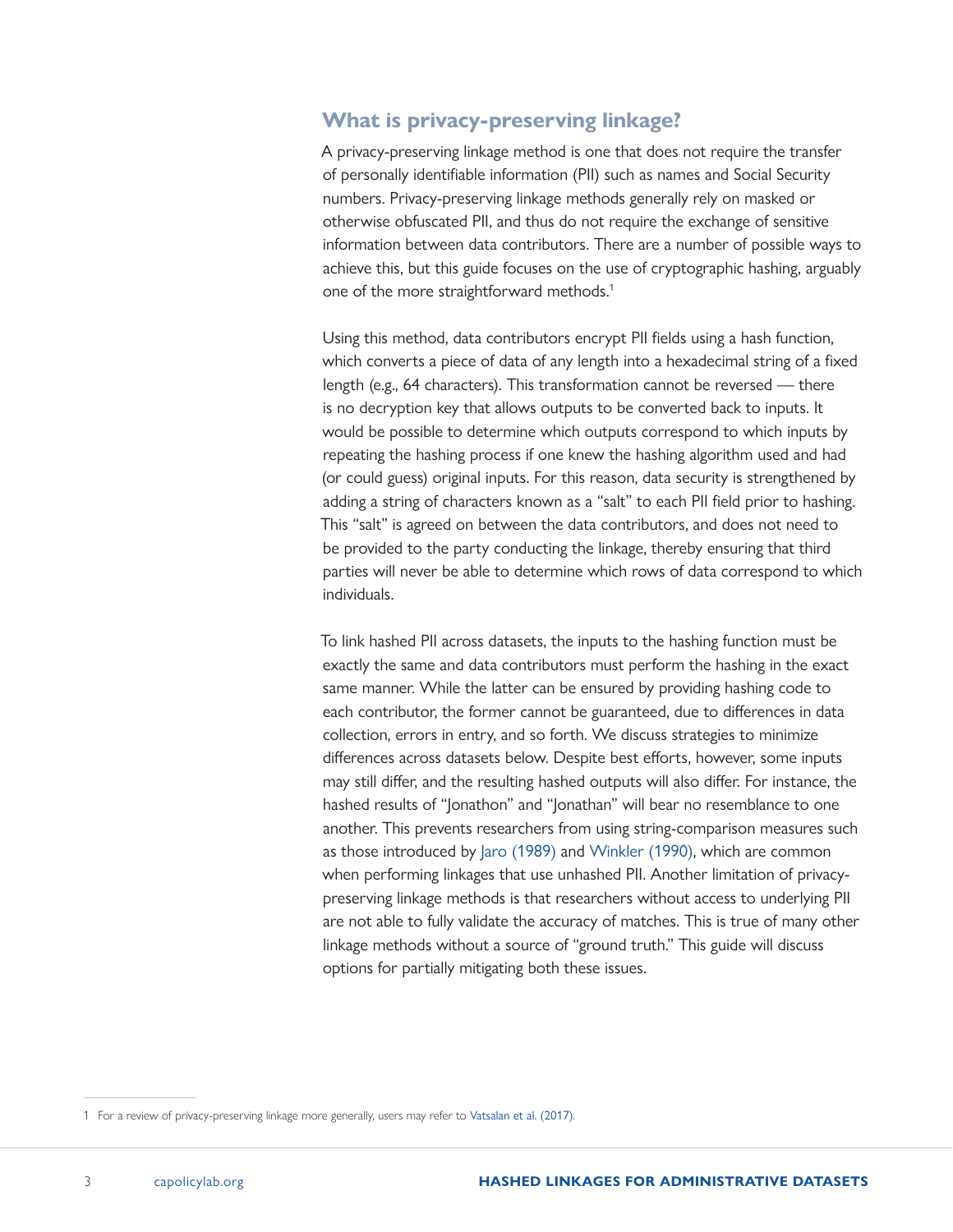## <span id="page-3-0"></span>**1. Compiling data requests (Linkage team)**

Before embarking on a hashed linkage, it is important to verify that there is sufficient overlapping PII between the two datasets that need to be linked. If the only overlapping PII are first and last names, for instance, it may be difficult to perform linkages with any level of confidence, as many people share the same names. PII variables such as Social Security numbers, which are meant to uniquely identify individuals across the US population, are ideal for linkage purposes. If these are lacking, linkages may still be performed using some combination of uniquely-identifying variables, such as first and last names, birthdates, and addresses. Demographic characteristics like race or gender may also be useful for linking in some circumstances.

Once the linkage team has verified that there is sufficient overlapping PII2 between the datasets that need to be linked, it is best to put together a comprehensive data request specifying what exact data is needed from each data contributor. This is helpful to both parties, as the data contributor will know exactly what data to extract, and the linkage team will know exactly what data to expect.

Some agencies may have formal data-request procedures for exactly this purpose. Some agencies may also have publicly available data documentation from which to craft a request, though many do not. In the latter case, it is usually worthwhile to ask the agencies from which you are requesting data for a list of the tables and variables available in their systems. This list should include variable types (i.e., numeric, character, or boolean) if available.

Generally speaking, data requests should include at least the following:

- Time period (e.g., 2010 to 2020)
- Unit of time (e.g., monthly, quarterly, annual)
- Data tables (e.g., enrollment in a program such as Supplemental Nutrition Assistance Program, or SNAP)
- Variables needed in each table (e.g., SSN, date of enrollment)
	- The initial request should include all PII elements that will be used for linkage. These elements will later be hashed and the raw versions will be dropped from the final dataset(s) to be shared
- Data universe (e.g., all individuals enrolled in SNAP at any point between 2010 and 2020)

<sup>2</sup> The PII must also be of high quality and reliability, otherwise "garbage in, garbage out."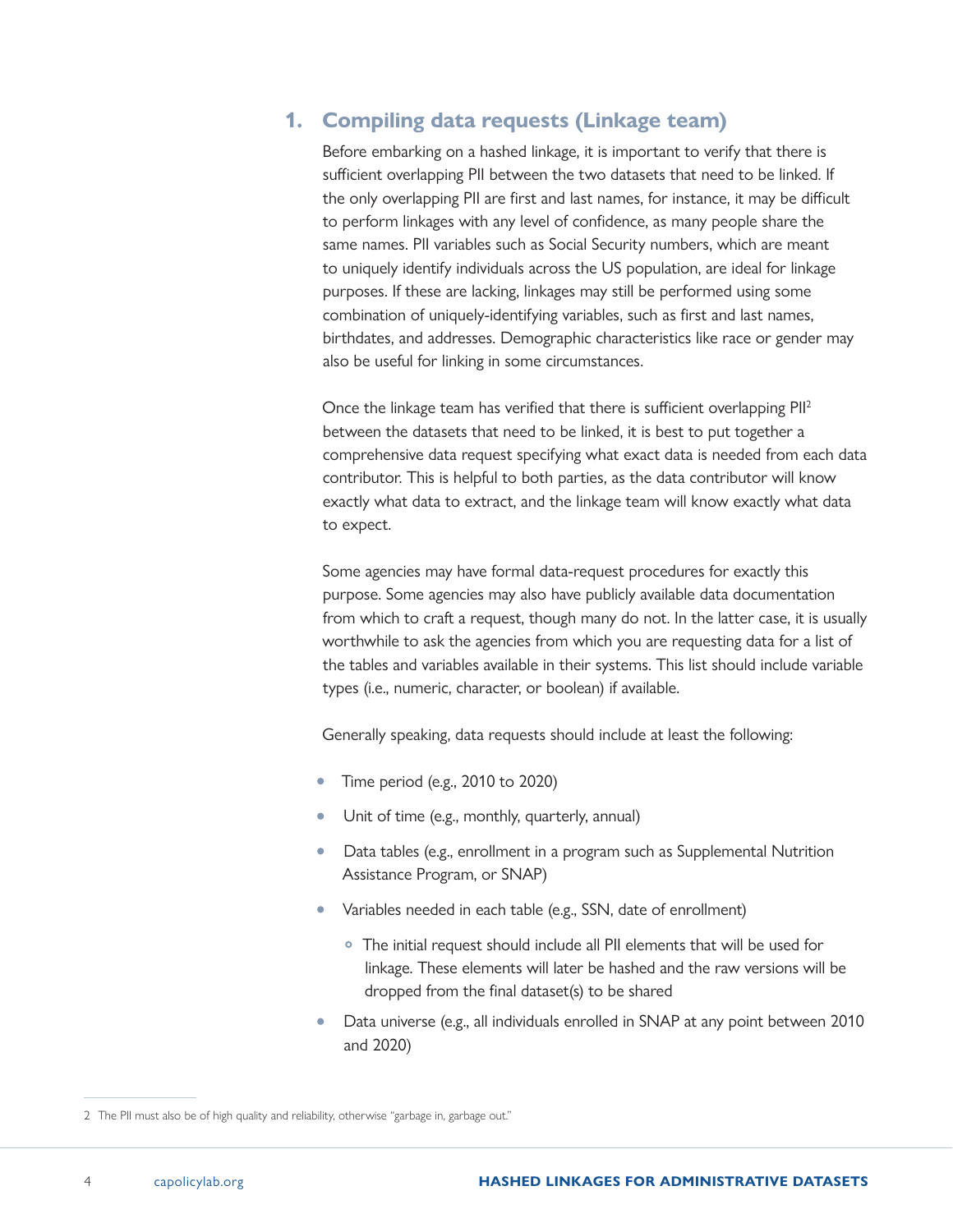#### <span id="page-4-0"></span>**2. Picking a salt (Data contributors)**

Once data requests have been agreed upon by all parties, the data contributors should also decide on a "salt." This salt should **not** be shared with any third parties, including the linkage team if applicable. A salt is a case-sensitive string, similar to a password, that is used as an additional input to the hashing function. While most hashing functions are designed to be irreversible, such that the original input cannot ever be derived from the hashed output, using a salt adds an additional layer of security against re-engineering outputs, because the hashed outputs of "John" and "John#this is a salt#" will be completely different.

To illustrate the need for a salt: if data is hashed without adding a salt, it would be possible for a hacker to feed a list of common names into a hashing algorithm, and re-engineer the inputs by comparing the hashed outputs. Thus, the attacker could feasibly identify all instances of "John" in the hashed data by rehashing the input "John". However, if a salt is added to the data before hashing, the attacker would no longer be able to do so, as trying to guess the salt would be computationally impossible if the salt was strong enough. Thus, so long as the salt is never shared with third parties, no one would be able to re-engineer the raw PII inputs from the hashed outputs.

A salt can theoretically include any combination of letters, numbers, and symbols. We recommend avoiding symbols or special characters, because they may be treated differently by the two computer systems conducting the hashing. The longer a salt is, the harder it is to crack, and thus a general rule would be to choose a salt with 20 or more characters. Password managers are usually able to generate the random combinations of letters and numbers required.

Once the data contributors agree upon a salt, each should record the exact combination of characters in a secure location. If those two data contributors wish to conduct another hashed linkage in the future, that salt will be needed again.

### **3. Hashing PII (Linkage team and data contributors)**

The next step in the process is to encrypt the raw PII using a hash function. This involves two distinct stages. First, writing the code that will perform the hash, which should generally be done by the party who will later perform the linkage, with input from the data contributors. And second, running the hashing code, which should be done by the agency whose data is being hashed, so that identifiable data does not have to be shared with other parties.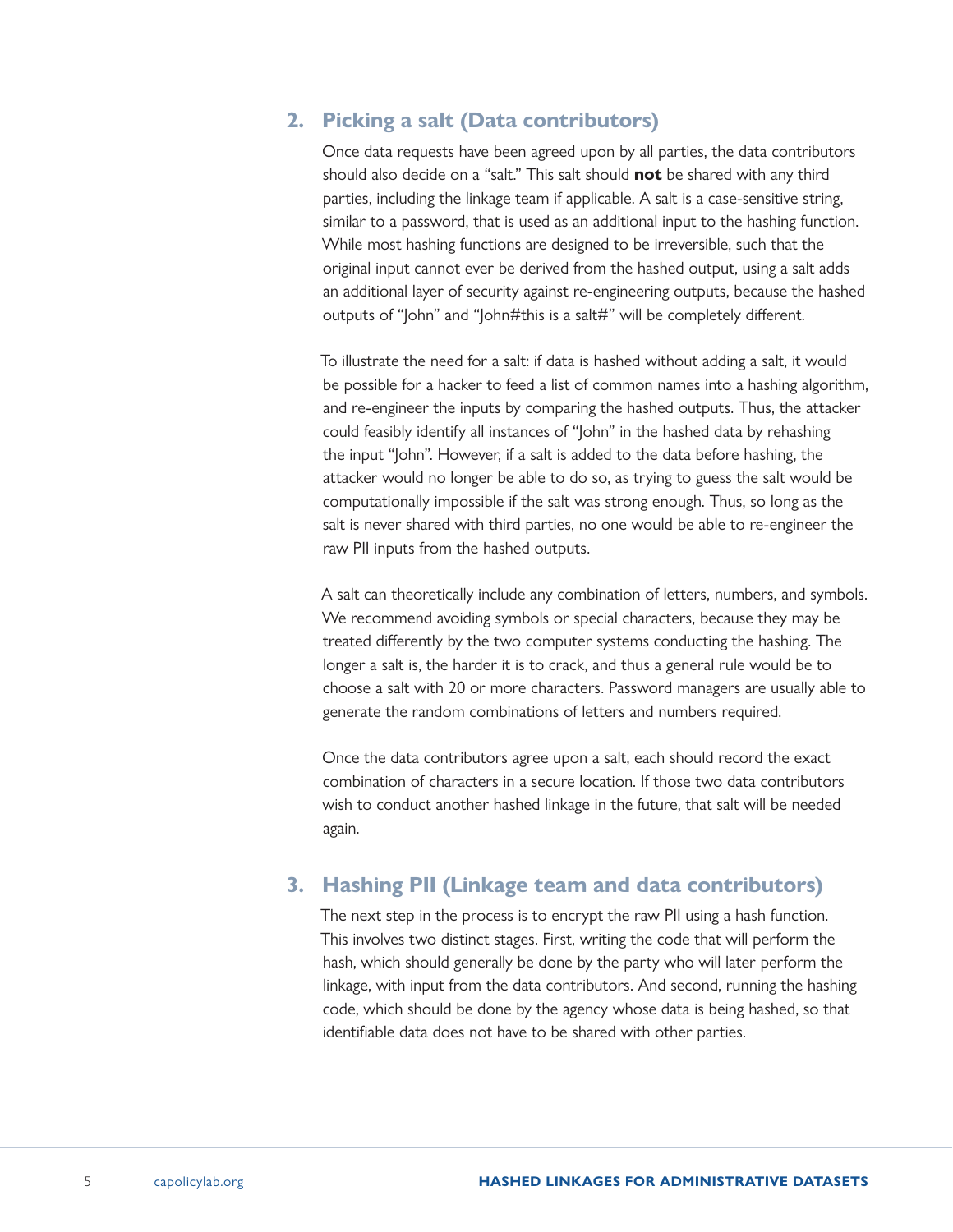#### **Writing the hashing code (Linkage team, with help from data contributors)**

The hashing process itself is simple, often just one line of code. The more difficult part of the hashing code is cleaning and normalizing the data from each data contributor, so that the input strings are exactly the same.

The PII fields that will be included in each agency's data should have been determined when compiling the data requests (step 1). One initial determination is which of those fields needs to be hashed. Sometimes fields like ZIP codes, year or month of birth, race, or gender may not require hashing and can be linked unhashed, which is easier.

The most time-consuming portion of the code is cleaning and standardizing the input strings to be hashed from each dataset. A different version of the code will be required for each dataset. Fields will usually have different names and data is often stored differently on each side. For example names may be in as little as one field or as many as six or more (e.g., prefix, first, middle, last, suffix, generation). Data may also be stored in different formats, for example with dates stored as strings, integers, or date objects.

Observations that differ by even one character (e.g., Sarah and Sara) produce completely different hashes, and thus the code must first standardize all PII fields before hashing. The linkage team should consider a few common standardization strategies:

- Converting all strings to the same case (lower or upper)
- Removing all spaces and punctuation
- Standardizing the use of special characters (e.g., by replacing "ñ" with "n")
- Removing all numbers, if appropriate (e.g., for variables containing names)
- Removing common prefixes and suffixes (e.g., "Mr", "Dr", "Jr")3
- Ensuring consistency in abbreviations (e.g., "Ave" versus "Avenue" in address fields)

Some PII fields pose more challenges than others when it comes to standardization. SSNs, for instance, are designed to be nine digits long, and do not include letters. Thus, it is easy to identify observations that do not conform to this format and either exclude them or attempt to standardize them.

<sup>3</sup> Removing "Jr" may lead to a false match between a parent and child, but keeping it in could lead to a missed match between two of the son's records, one of which is missing the "Jr". Choosing whether false negatives or false positives is more detrimental is one of the decisions that is specific to each project and dataset.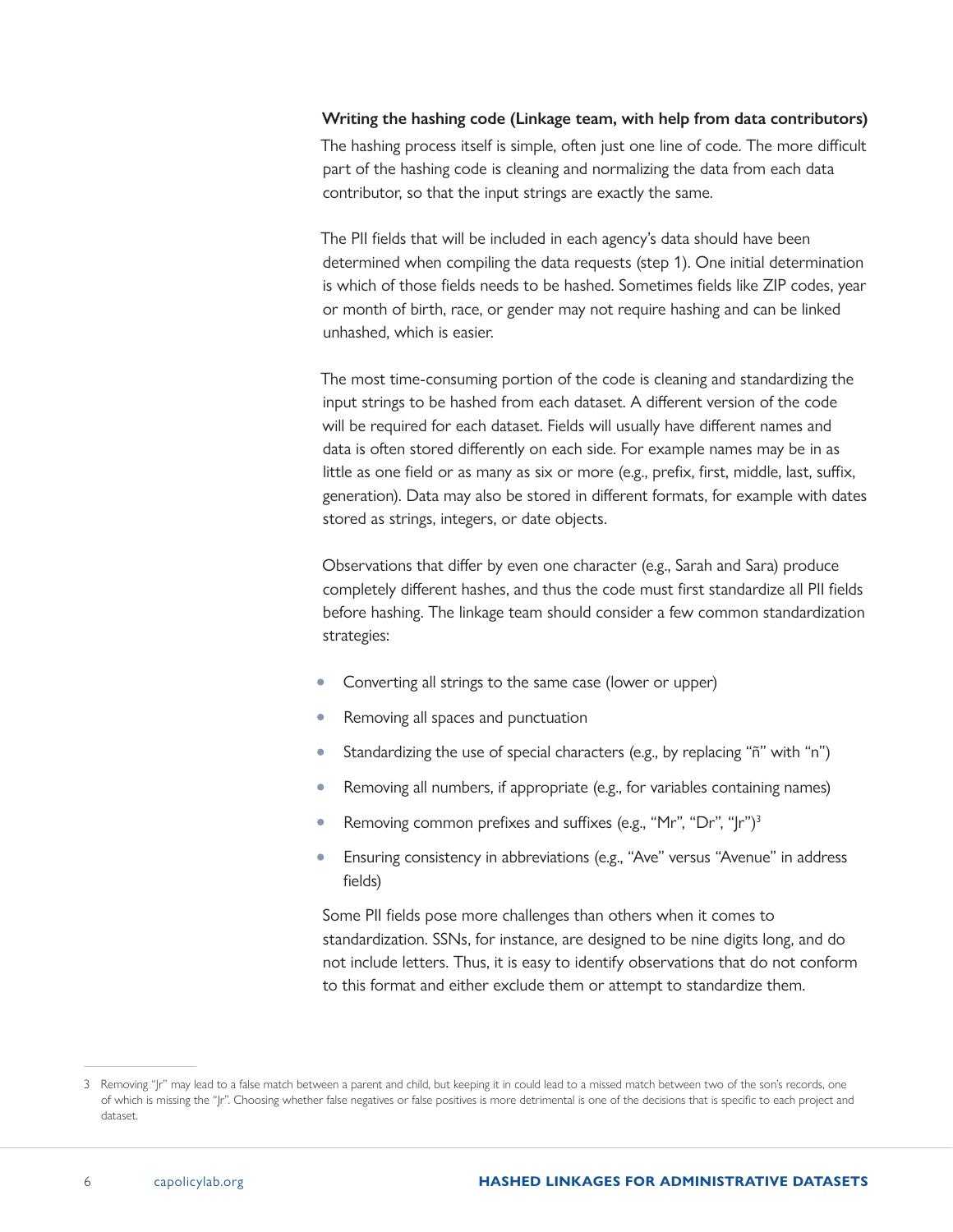Addresses, on the other hand, may not conform to any standard formatting. To illustrate: the same address could plausibly be written as "1671 Seventh Street, Apt 1A", "1671 7th St, Unit 1A", or "1671 Seventh St, #1A", and may be stored in one field or several fields (e.g., number, street, unit, predirection, postdirection). The number of possible abbreviations or other differences that might have to be accounted for can be very large, but it may nonetheless be worth attempting, depending on the quality of the data and the availability of PII fields to link on. There are also existing programming tools that can help standardize addresses.

Once the inputs are standardized on each side, we recommend dividing each PII field up into smaller substrings before hashing. This allows for "fuzzy" linkages using inexact matches (e.g., a transposition of a number, or matching "Jon" with "John"). The linkage team's chosen linkage strategy (see Step 5) should dictate how many substrings to create. More substrings allows for more fuzziness in the matching, but can create larger hash files and longer runtimes for the linkage. A few examples of substrings we use: the first two letters of first and last names, phonetic versions of first and last names (using soundex), and various substrings of the SSN, birthdate, or address.

Once the data has been cleaned, standardized, and subsetted, all that remains is to pick a hash function to use. There are several possible functions, but for purposes of linkage, it is important to pick one that does not allow for the possibility of "collision," meaning that the function should not allow for two different inputs to produce the same output. We use the SHA256 function, the cryptographic industry standard.

Sample hashing code is available on our github: [https://github.com/](https://github.com/californiapolicylab/hashed-linkage) [californiapolicylab/hashed-linkage.](https://github.com/californiapolicylab/hashed-linkage)

#### **Running the hashing code (Data contributors)**

Because the success of the linkage depends on being able to match hashed fields exactly, it is important to test the hashing code to ensure that it is working correctly. One way to do this is to send each agency a dataset containing synthetic data for each PII field that will be hashed. The agency should run the hashing code on this test dataset, appending the salt that was agreed upon previously to every observation, and send back the hashed output. The linkage team should then compare the hashed output for all agencies to ensure that they match exactly, which serves as a check on both the hashing code and the input of the salt.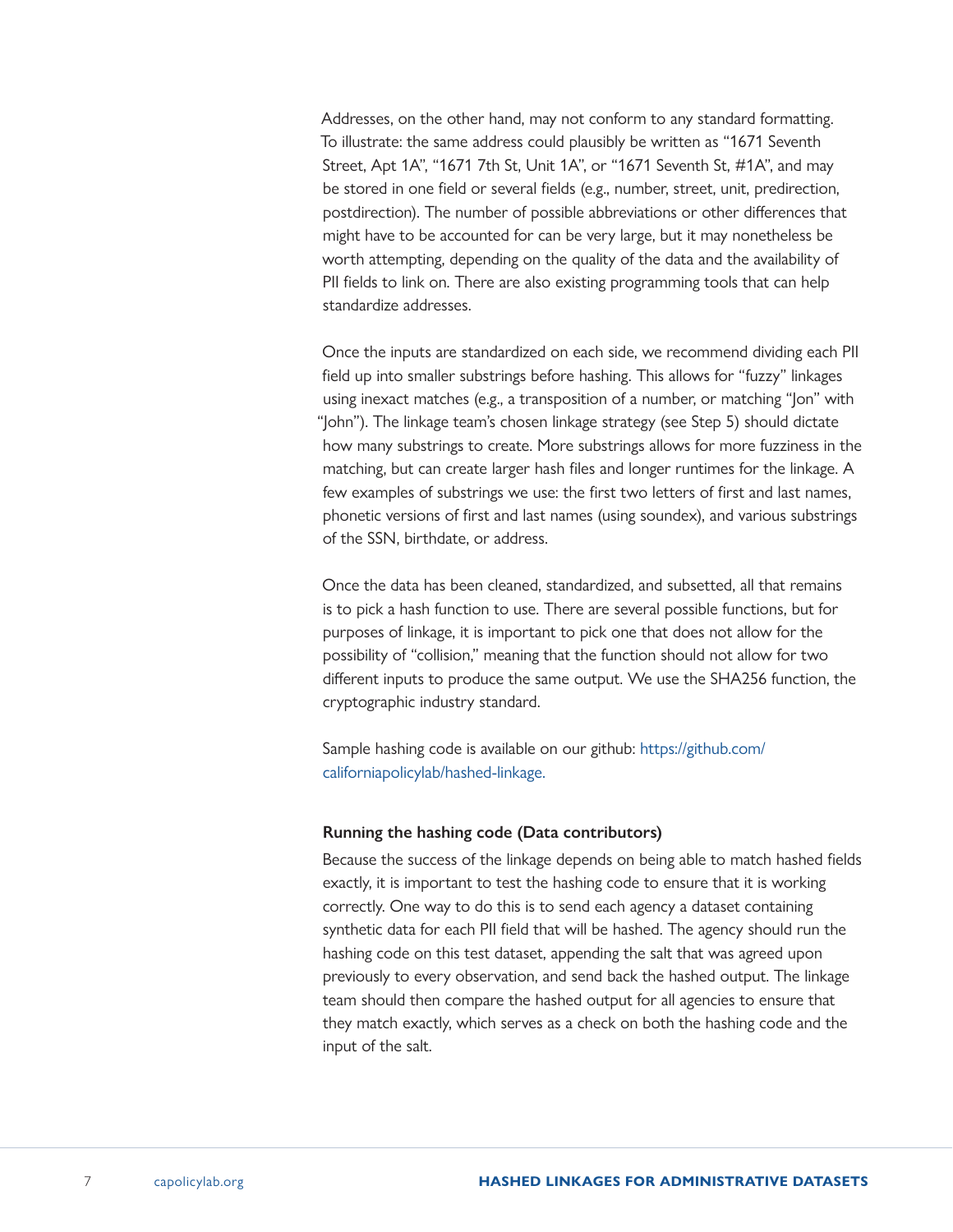<span id="page-7-0"></span>The analysts writing the hashing code are often doing so "blind" — without access to the underlying data or operating environment. (In most settings it is important that the analysts not have access to the salt, as this could enable them to re-identify the data.) As a result, developing the hashing code is usually an iterative process that may involve several rounds of testing and modification. Some issues that have arisen in past linkages include:

- **Reading in data incorrectly:** Variables that an analyst expects to be numeric might actually be strings, and vice versa, or string variables might be truncated accidentally.<sup>4</sup> It's important for the data contributors running the hashing code to note any errors at this stage and send back log files to the linkage team.
- **Parsing the salt:** In one case, an agency's test output was not matching the second agency's, and this was due to how a special character in the salt was being treated in the different agency's operating environments.
- **Memory or storage issues:** Hashing can result in very large datasets as each hashed observation, even a short field like a first initial, becomes a 64-character string. Some data contributors have run out of memory or storage on their local desktops when attempting to hash large datasets. The files can easily reach tens or hundreds of gigabytes.

Once the hashing code has been written and tested, each data contributor should run the code on all the datasets requested that contain PII fields.

### **4. Transferring data (Data contributors)**

After the PII has been hashed, it should be transferred to the linkage team alongside the clear-text (i.e., unhashed) analytical data. This transfer process can take place in any number of secure manners, depending upon the data security protocols of the relevant agencies. Secure file transfer protocol (SFTP) is a common method and secure online dropboxes are another popular option. Others prefer to transfer the data via encrypted hard drives so as to prevent transmission over the internet.

Whatever the method, once the data has been transferred to the linkage team, it should undergo initial hygiene checks. In particular, analysts should confirm that no PII is present in the data and that the number of rows and columns corresponds to what was expected. Best practice would then be to follow the "separation principle" often used with identified data, and to separate the hashes from the analytical data, retaining a crosswalk between each contributing dataset that can be used to link analytical data together once the linkage is complete.

<sup>4</sup> For example, the default version of SAS's proc import function automatically truncates strings to the maximum length observed in the first 20 rows.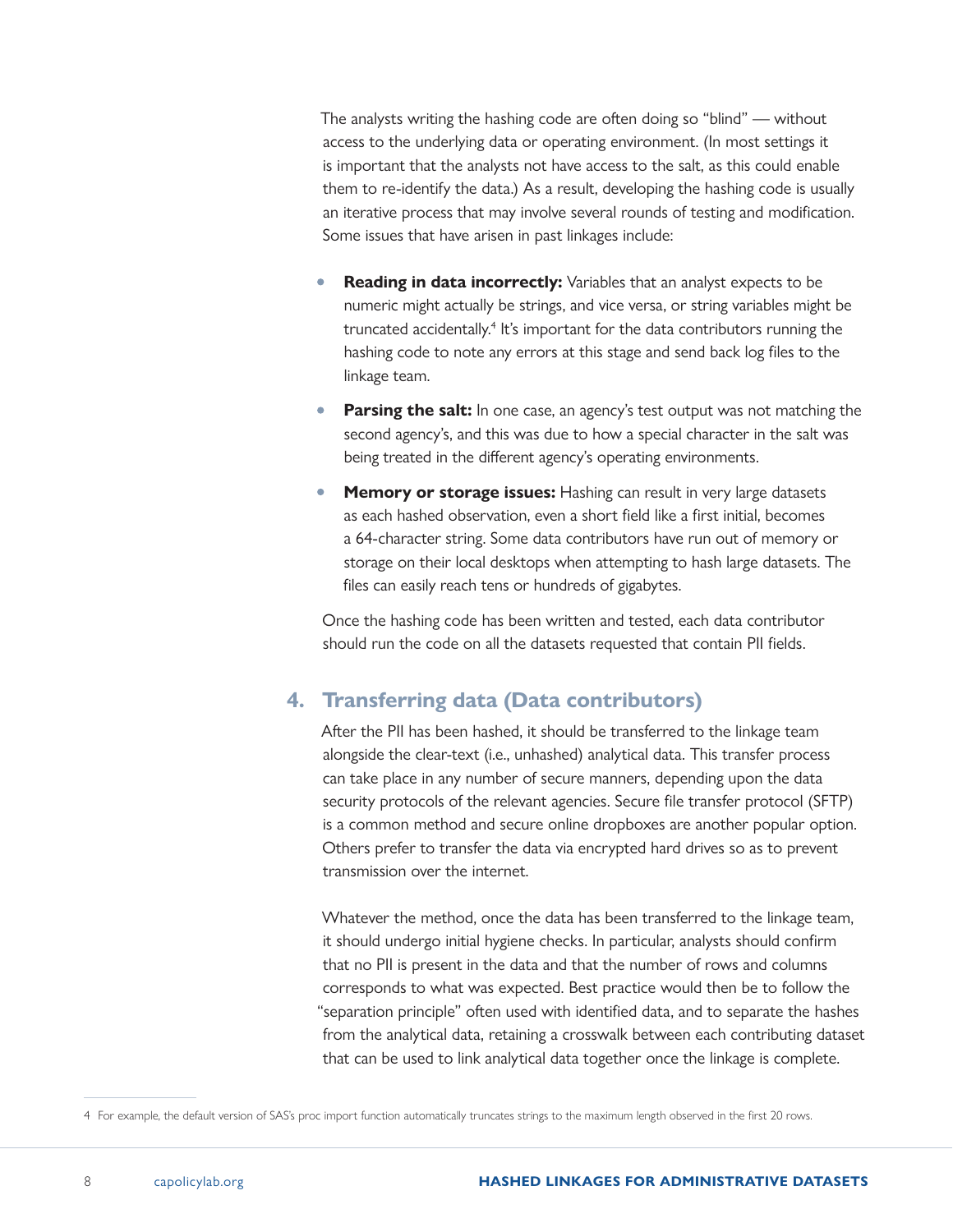<span id="page-8-0"></span>Depending on the volume of hashes, it may also make sense to replace the 64-character hashes with integers that take up less disk space, being careful of course to ensure that like hashes are converted to like integers.

#### **5. Linking datasets (Linkage team)**

There are many possible strategies for linking data once it has been obtained. The choice of strategy often depends heavily on the fields available for linkage, the quality of the data in those fields, the availability of technical expertise, the availability of computational resources, and other factors.

In a [white paper on data linkage](https://www.capolicylab.org/linking-administrative-data/) previously published by CPL, Augustine et al. (2018) describe three different types of linkage methods: rules-based linking, supervised machine learning, and unsupervised machine learning. Rules-based methods, which use a predetermined set of rules to decide whether any two records are a match, can often be the simplest to implement. However, deciding on the appropriate rules requires an in-depth knowledge of the data, and defining and checking the rules can also take some time. The resulting rules are also unlikely to generalize to other datasets and linkage problems.

Supervised machine-learning methods can be faster to implement, and may involve less human input than the rules-based methods above. While human input is required to initially train the algorithm (i.e., classify some number of pairs as matches or not), once the algorithm has been trained, it then infers its own set of rules that can best reproduce decisions made by the human trainer, and applies these rules to classify the remaining pairs in the dataset. Unsupervised machine-learning methods, on the other hand, require no training, and are able to infer matching rules from the data alone. However, while both machinelearning approaches generally require less human input, the rules developed by the algorithms may be complex enough that they are hard to understand, let alone explain. Additionally, human time and technical expertise is still required to prepare the data and set up the algorithm for use. The remainder of this section focuses on rules-based linkage, and outlines the rules used in one example linkage which matched hashed data from a state tax agency to a state social services agency.

Regardless of choice of method, the fundamental questions involved in linking datasets are (1) how to identify the same person both within and across datasets, and (2) what level of confidence is required. Before thinking about identifying the same person across datasets, the linkage team must first decide on how to identify the same person *within* datasets. Most datasets are likely to contain multiple observations for the same person, whether because they are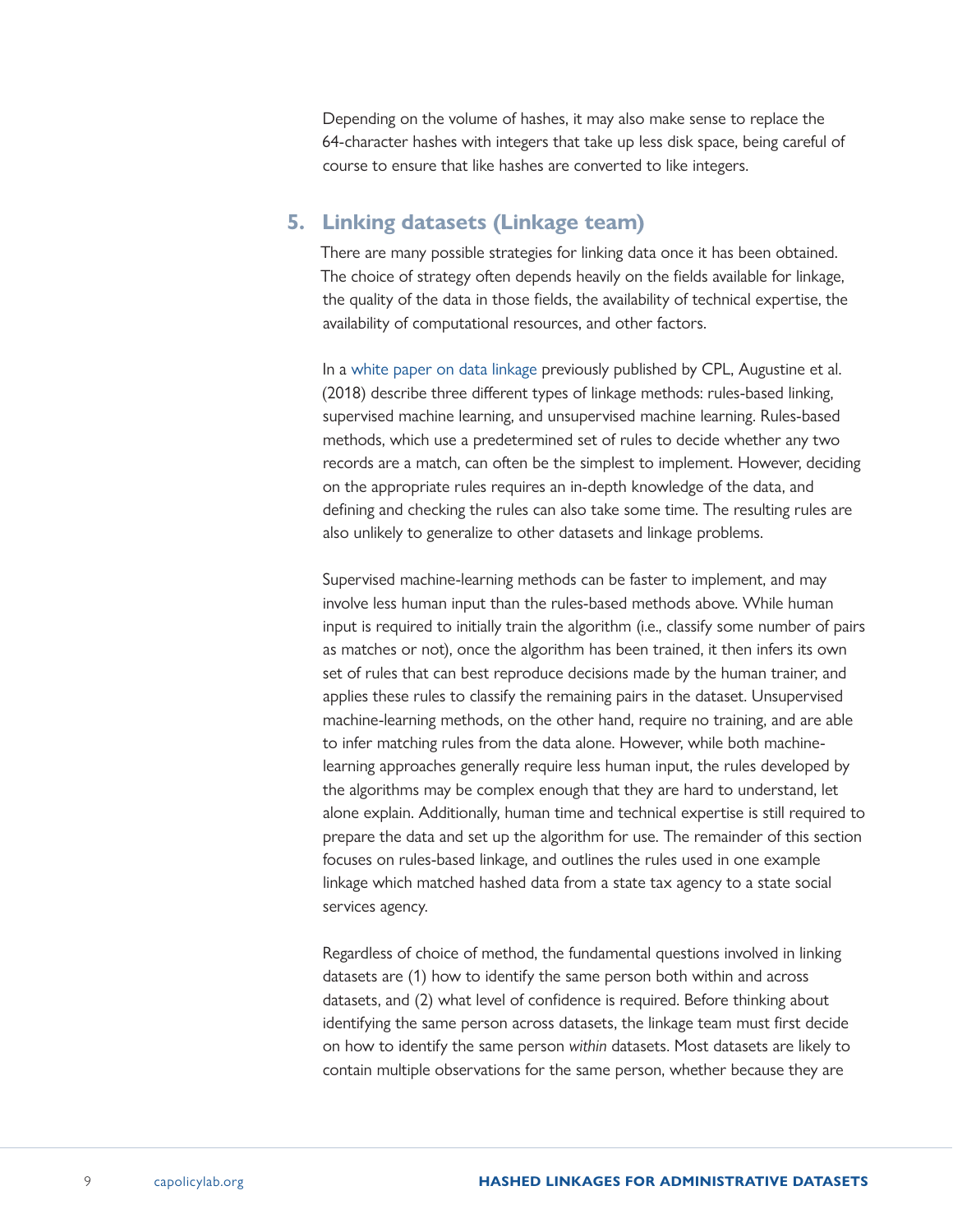longitudinal and cover a span of years, because a person can receive multiple services from the same agency, or for any number of other reasons. This can introduce additional complexity, as some PII fields can reasonably change over time (names, for instance). PII can also be recorded incorrectly in some observations, and correctly in others. Linkage strategies should ideally account for these errors and potential differences.

Datasets often have unique identifiers that are meant to identify the same person across records. However, depending on how these identifiers are assigned, they may not always accurately capture this information. For instance, if an agency assigns unique identifiers based on a person's SSN, and that SSN is recorded incorrectly in one year, then that person will have two different unique identifiers in the agency's data. Thus, the first decision that researchers need to make is whether or not to trust an agency's identifier, or to create their own identifier using some combination of the available PII (e.g., SSN, SSN and last name, SSN and date of birth, etc.).

If a decision is made to trust the agency's unique identifier, and that identifier links to multiple different sets of PII within a dataset, then an additional decision needs to be made on whether all available sets of PII should be used for matching to the second agency, and, if not, which set should be used (whether the most recent, the most complete, or otherwise).

Once researchers are reasonably confident that they have been able to identify records belonging to the same people in each separate dataset, they can move on to trying to match these people across datasets. In the rules-based example we discuss below, this primarily involves comparing different sets of available PII. The PII used for hashing in this case were SSN, first name (FN), last name (LN), and date of birth (DOB). A number of substrings based on these fields were also created, including first two letters and first four letters of first name and last name, birth day, birth month, birth year, and more. [Table 1](#page-10-0) below contains the full list of all hashed variables created for this particular linkage.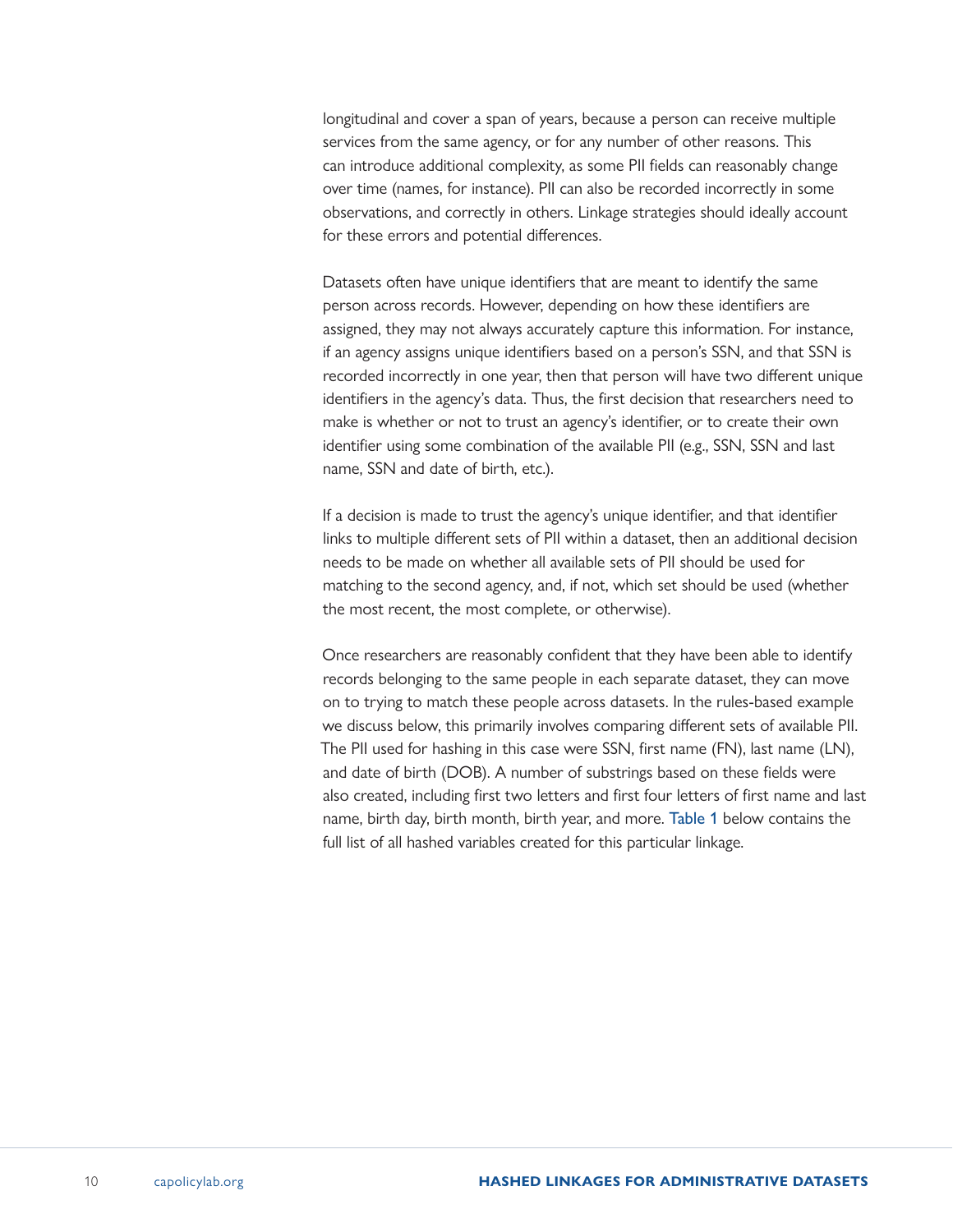#### <span id="page-10-0"></span>TABLE 1. List of hashed variables.

| VARIABLE                                 |  |  |
|------------------------------------------|--|--|
| First Name                               |  |  |
| First Name (first two letters only)      |  |  |
| First Name (first four letters only)     |  |  |
| First Name (soundex [phonetic spelling]) |  |  |
| Last Name                                |  |  |
| Last Name (first two letters only)       |  |  |
| Last Name (soundex [phonetic spelling])  |  |  |
| SSN (excluding digits 8 and 9)           |  |  |
| SSN (excluding digits 7 and 8)           |  |  |
| SSN (excluding digits 6 and 7)           |  |  |
| SSN (excluding digits 5 and 6)           |  |  |
| SSN (excluding digits 4 and 5)           |  |  |
| SSN (excluding digits 3 and 4)           |  |  |
| SSN (excluding digits 2 and 3)           |  |  |
| SSN (excluding digits 1 and 2)           |  |  |
| Birth day                                |  |  |
| Birth month                              |  |  |
| Birth year                               |  |  |

In cases where higher levels of confidence are required (for instance, when the linked data may be used for targeted outreach or other activities related to government administration, as opposed to aggregated estimates for research purposes only), researchers might decide to rely only on exact matches across all PII fields, or require that SSNs, if available, always match perfectly. In cases where lower levels of confidence might suffice, however, researchers may decide to be more inclusive, and allow for partial matches on all or any of the available PII fields (see, for instance, rounds 5–7 below). This is very much dependent on both the purpose of the linkage and the quality of the data being linked.

In the following example, eight rounds of rules-based linkage were conducted, with each subsequent round using less restrictive rules than the prior round. Once a set of PII was matched in one round, it was removed from the universe of potential matches for the next round. This was done so that only sets that could not be matched in the earlier, higher-quality rounds were considered for matching in the later, lower-quality rounds.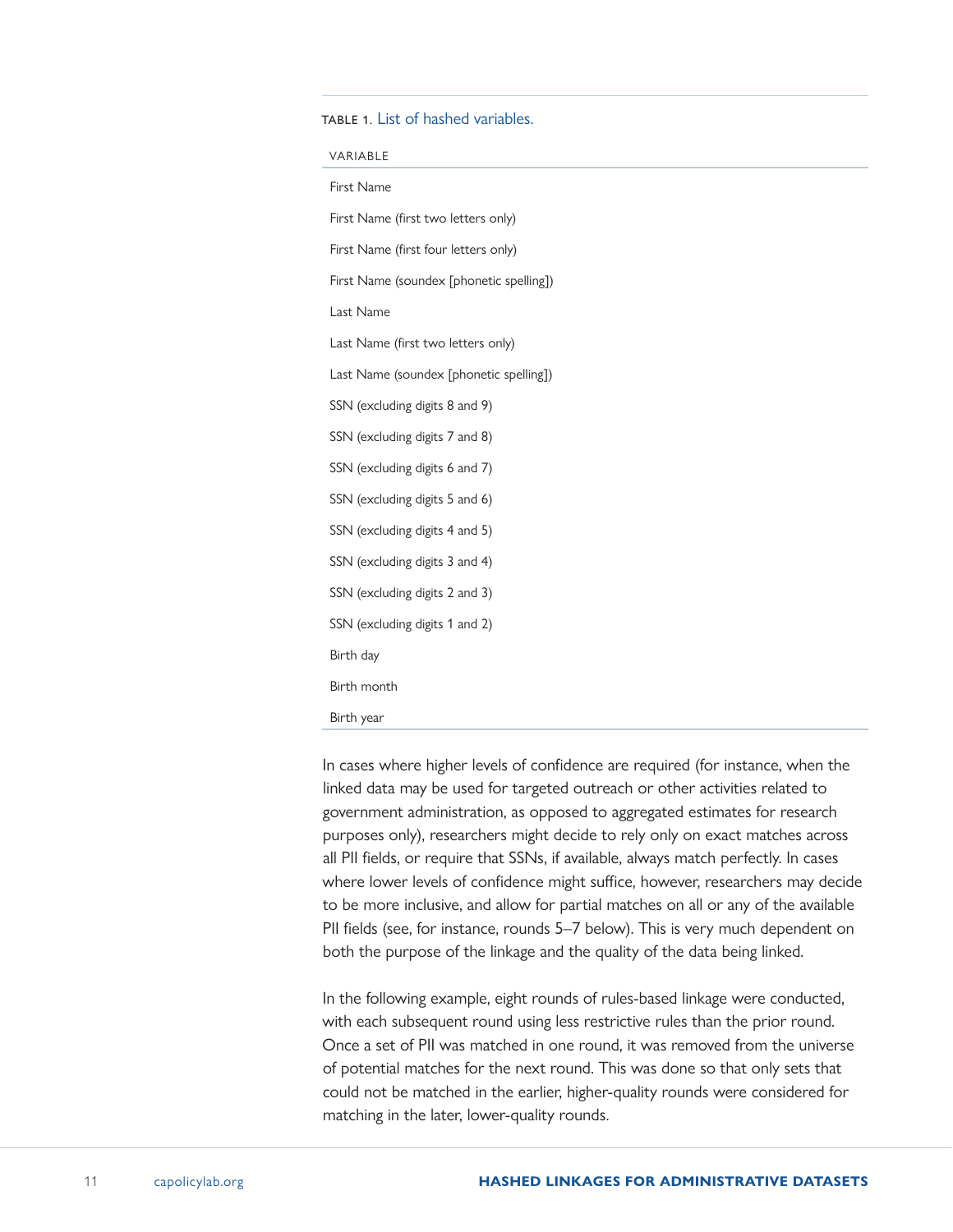Using successive rounds was also a form of "blocking" (see [Augustine et al.](https://www.capolicylab.org/linking-administrative-data/)  [\(2018\)](https://www.capolicylab.org/linking-administrative-data/) for a more comprehensive discussion), which reduced the number of PII pairs that needed to be compared in each round, thus making the problem more computationally manageable. The criteria used for matching in each round are outlined below, but are meant to be purely illustrative. We do not recommend that the same rounds are used across all linkages. Rather, rounds need to be tailored to each specific linkage and the idiosyncrasies in the datasets being linked. In another [hashed linkage](https://www.capolicylab.org/topics/social-safety-net/student-supports-the-role-of-social-safety-net-programs-in-college-student-success/) conducted by CPL involving higher-education, safety-net, and financial-aid data, many of the rounds below were discarded as they produced poor quality matches.

- Round 1: Perfect match on SSN, FN, LN, and DOB
- Round 2: Perfect match on SSN, and perfect match on two out of FN, LN, DOB
- Round 3: Perfect match on FN, LN, DOB, and partial match on SSN
- Round 4: Perfect match on SSN, and perfect match on one out of FN, LN, or DOB
- Round 5: Perfect match on FN and LN, and partial match on SSN and DOB
- Round 6: Perfect match on LN and DOB, and partial match on SSN and FN
- Round 7: Perfect match on FN and DOB, and partial match on SSN and LN
- Round 8: Perfect match on FN, LN, and DOB

Returning to the example above, within each round, scores were assigned for each set of observations that match using that round's criteria, and the pair with the highest score was kept. To illustrate using round 3, which requires a perfect match on first name, last name, and birthdate, and a partial match on SSN: there are two observations in Dataset B that match perfectly with the observation in Dataset A on first name, last name, and birthdate. One observation has an SSN that differs by just 1 digit, while the other has an SSN that differs by 2 digits. The first observation is assigned a higher score than the second, as we assume that an SSN with 1 digit differing is more likely to be a match than an SSN with 2 digits differing. In the end, the linkage team may decide that all three observations correspond to the same individual.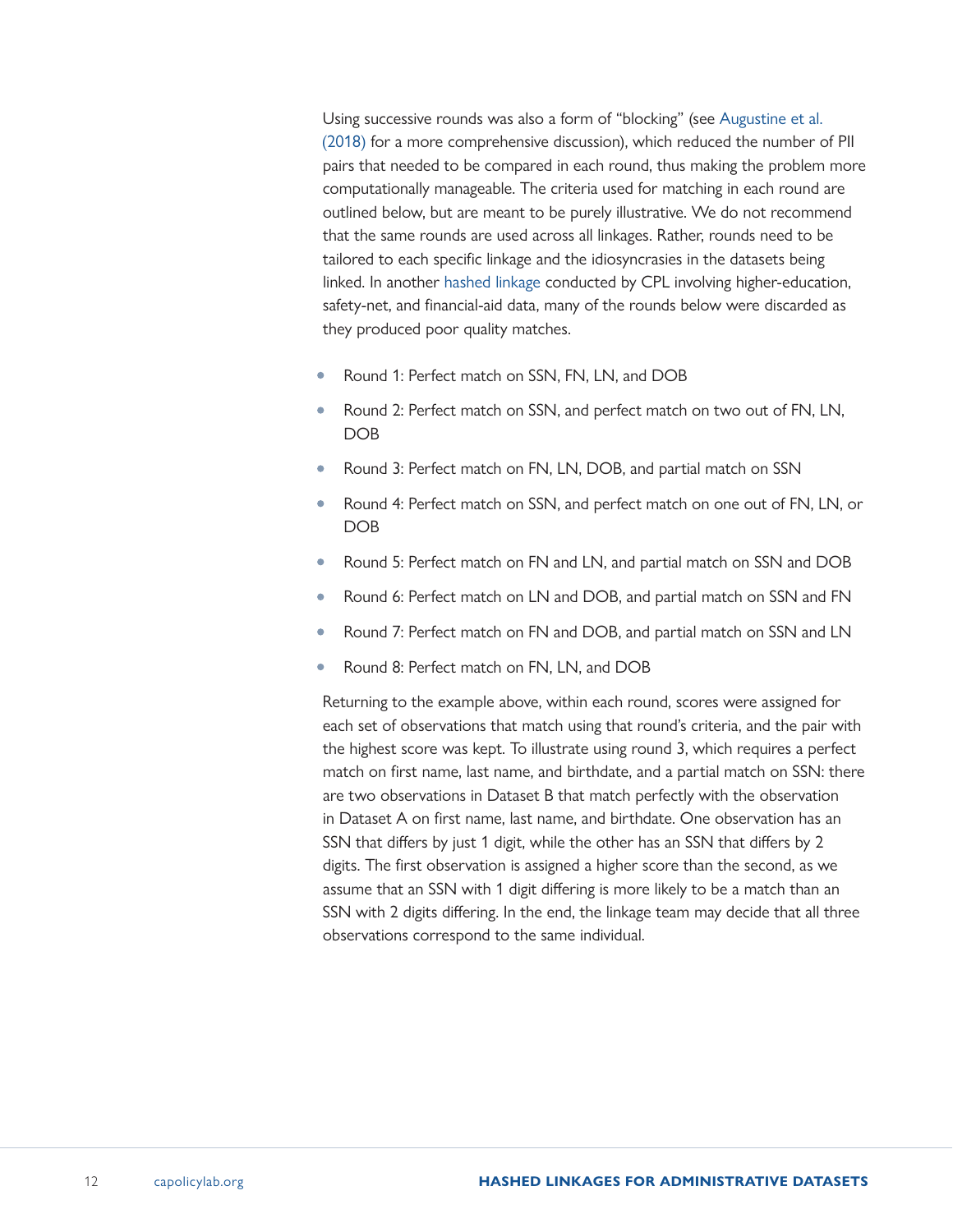<span id="page-12-0"></span>

| DATASET A   |           |           |            |
|-------------|-----------|-----------|------------|
| First Name  | Last Name | Birthdate | <b>SSN</b> |
| <b>John</b> | Smith     | 12/2/1978 | 123456789  |
|             |           |           |            |
|             |           |           |            |
| DATASET B   |           |           |            |
| First Name  | Last Name | Birthdate | <b>SSN</b> |
| John        | Smith     | 12/2/1978 | 123455789  |
| <b>John</b> | Smith     | 12/2/1978 | 123455589  |
|             |           |           |            |

Likewise with rounds, the value of the scores assigned should also be tailored to the datasets in question, and specifically the likelihood of certain types of errors in each PII field. In the above linkage, for instance, higher scores were given to last name matches than first name matches, on the assumption that last names were more likely to be unique.

#### **6. Evaluating and refining linkage quality (Linkage team)**

As noted above, one key limitation of hashed linkages is that researchers are not able to validate the accuracy of matches. This is true of many real-world linkage problems, hashed or otherwise, but there are still a number of options for researchers to attempt to evaluate and refine the quality of the linkage. One way might be to look at the distribution of matches that are found in each round. If, for instance, a given set of PII in the first agency's data matches to one person in the second agency's data in an earlier round (using perfect matches), and a second person in a later round (using partial matches), it might be an indication that the later round is picking up spurious matches, and should be discarded or refined.<sup>5</sup>

Another way of evaluating linkage quality could be to use non-PII variables that represent the same (or similar) information across both datasets. This might involve looking at an early round requiring perfect matches on all PII variables, which we can be fairly confident about, and calculating the match rate of the validation variable in that round. In the example linkage above using tax and safety-net data, wage information was available in both datasets. Though not from the exact same source, the data were similar enough to facilitate a comparison. We found that 46% of matches in the first round had the exact same annual wages (and 71% had annual wages within a \$1,000 margin of error).

<sup>5</sup> This requires using all available sets of PII in each round and not removing matched sets in subsequent rounds, as described in the example in section E.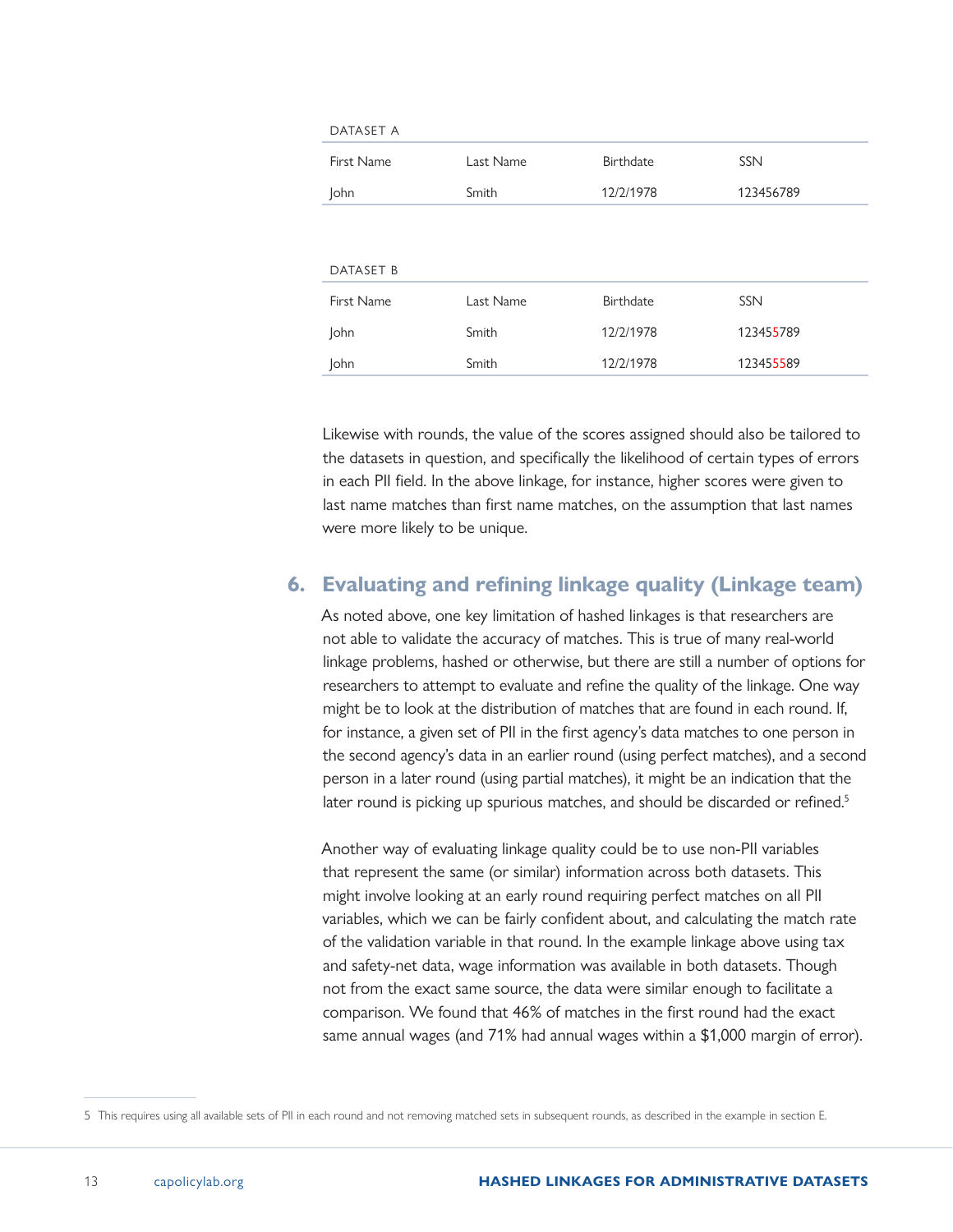This match rate gave us a base of comparison to diagnose the approximate false positive rate in later rounds. For instance, we found that rounds 2 and 4 above had very similar exact match rates (46% and 44% respectively), but that the remaining rounds all had exact match rates of less than 10%. If we assume that all the first-round matches are true positives, this allows us to calculate the approximate false positive rate of later rounds as the difference in the match rates between the later round and round 1, divided by the match rate in round 1. In round 3, for instance, we saw only 9% of matches with the same annual wages. This implies a high false positive rate of ~80% [(0.46-0.09)/0.46], suggesting that round 3 is producing matches of fairly low quality and might need to be discarded.

Both of these strategies are iterative, in the sense that preliminary linkage results are used to refine the choice of rules and rounds, and both also focus on the reduction of false positives.

Yet another strategy that we took for diagnosing false positives in the socialservices and tax data linkage was to examine family relationships. Although SNAP (food stamps) cases are conceptually distinct from tax units — a SNAP case consists of people who prepare food together, who may or may not be married or in tax dependency relationships with each other — we expect that most of the time when two people show up on the same SNAP case they should also appear on the same tax return. We found that when we were able to match one person from a multi-person SNAP case to tax data, someone else from the case matched to a different tax return only about one-fifth of the time. The true rate of multiple returns is not zero, as some SNAP cases consist of multi-generational or blended households, so we interpreted this as an indication that the overall false positive rate was fairly low. In a somewhat larger share of cases, (about 30%), one or more members of the SNAP case did not match to any tax return, perhaps indicating that false negatives are more prevalent here.

Unfortunately, strategies to minimize false negatives in hashed linkages are not obvious. False negatives can be minimized by setting looser matching rules, but that may increase false positives. One option is to use very coarse blocking (such as a partial match on any PII field), identify all the pairs within that blocking that match on some other non-PII validation variable, and then use either of the machine-learning methods described above to identify which of the pairs are in fact the same person.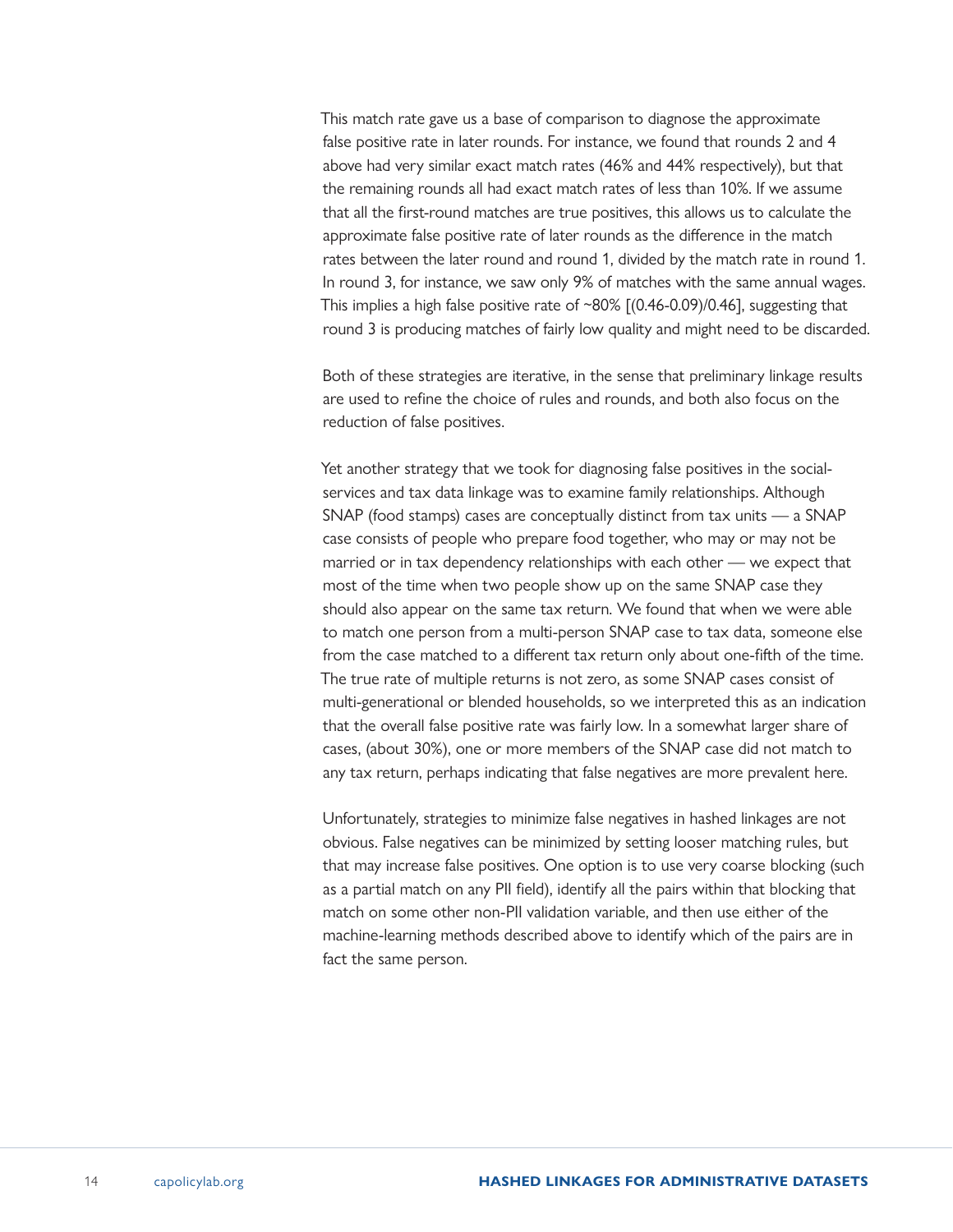## <span id="page-14-0"></span>**7. Using linked administrative data (Linkage team)**

Once data from two or more agencies have been successfully linked, analysts and researchers can begin to answer questions of interest. Linking data across previously siloed departments has great potential to break down programmatic silos between departments. For example, linking data related to health, education, safety net, and criminal justice can help further policy goals related to caring for the whole person. Linking data across different safety-net programs can help departments understand how to improve program enrollment. Linking program data with outcome data can help departments understand how successful a program is in achieving its outcomes, and how to continue to improve the program.

CPL has conducted a number of projects utilizing privacy-preserving linkage to answer these questions and further these policy goals. Examples include:

- Measuring the [California Earned Income Tax Credit take-up gap](https://www.capolicylab.org/measuring-the-caleitc-take-up-gap-among-calfresh-enrollees/) amongst CalFresh (food stamp) enrollees
- Estimating the number of California [college students](https://www.capolicylab.org/topics/social-safety-net/student-supports-the-role-of-social-safety-net-programs-in-college-student-success/) who are eligible for but not enrolled in safety-net programs
- Analyzing the characteristics of the California children at risk of not receiving the federal [stimulus payments](https://www.capolicylab.org/the-stimulus-gap-2-2-million-californians-could-miss-5-7-billion-in-federal-stimulus-payments/) and expanded [Child Tax Credit](https://www.capolicylab.org/the-california-children-who-may-miss-the-2021-federal-child-tax-credit/)